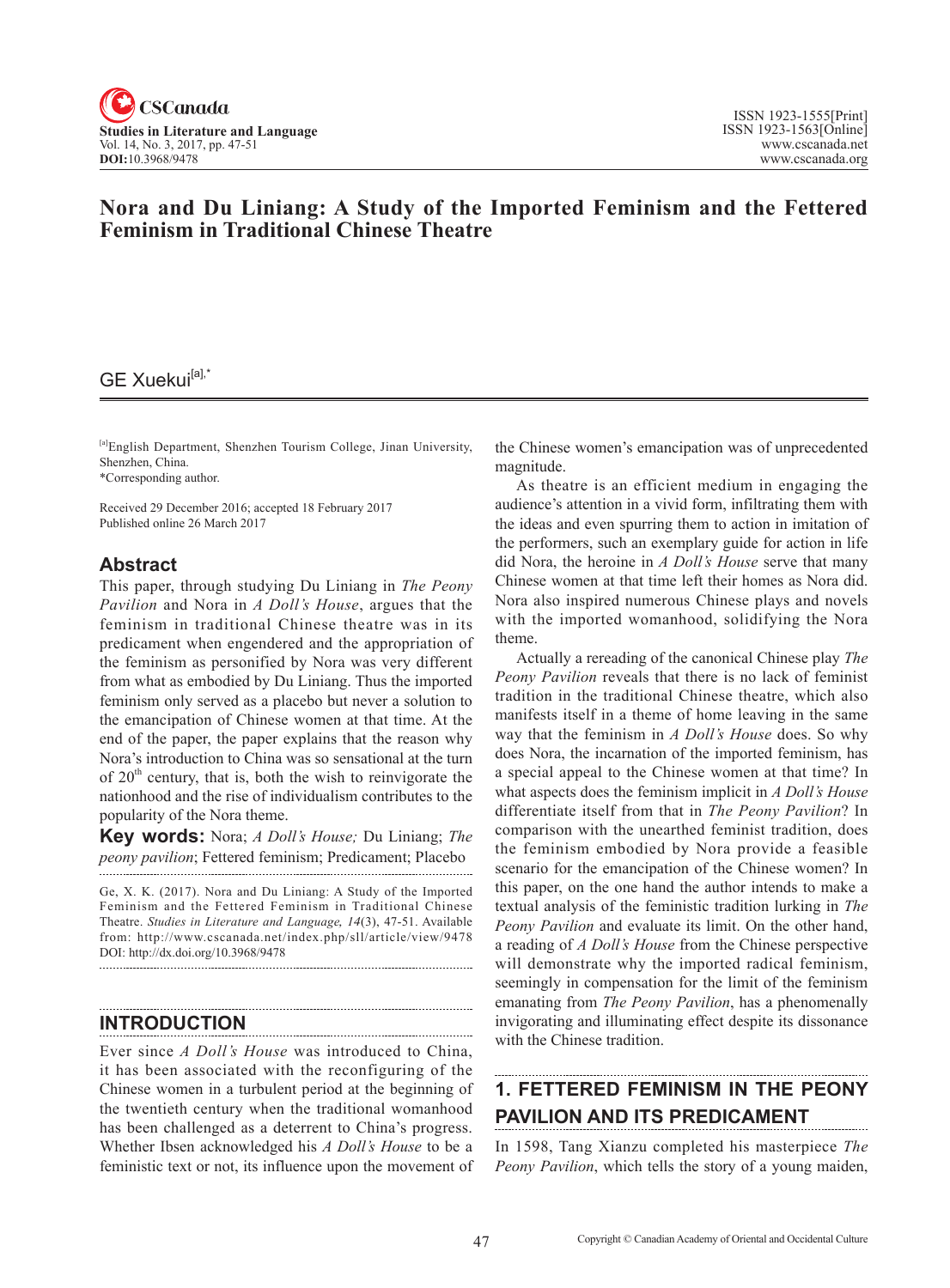who is charmed by a handsome young scholar in her dream. When she wakes up, overwhelmed with longing, she falls in lovesickness, which consumes her body irreversibly until she dies after painting a self-portrait. Heart-broken, her parents establish a shrine to consecrate her memory. However, the dead woman's desire is so strong that she returns as a ghost to the secular world three years later. Whiling roaming in the vicinity of her shrine, she comes across the scholar in her dream and joins in a passionate companionship with him. After they make a commitment to be together, she confesses that she is a ghost and implores him to exhume her body so that she may be resurrected. Immediately she comes back to life, they elope and only after he passes the imperial exam, are her resurrection and their secret marriage officially sanctioned by imperial decree. Ultimately she reconciles herself with her puritanical father.

When the play *Peony Pavilion* was read, it was clearly impressed that a rigid division of space has greatly restricted Du Liniang's mobility and fulfillment of desire. On the one hand, she is condemned to a compartmentalized geographic space, whose boundary she is forbidden to transgress. On the other hand, mainly represented as a lover of a man and a daughter of her parents, she is well circumscribed in a social space where the patriarchal order allows; she is always imagined as only sexual and usually in her relationship or nonrelationship with men, as Virginia Woolf argues when she comments on the women in literature (James, 1994, p.119). Du Liniang's story, in a sense, is one in which she challenges the imposed geographic and social boundary and ultimately fulfills her desire in reality.

At the beginning, the most conspicuous is Du Liniang's imprisonment in the household where her geographic space is restricted to the boudoir and schoolroom so that a stroll into the garden is regarded as an offense to the morals. As Tutor Chen says, "When woman walks abroad, lest eyes should light upon her, at every step she should be screened from view." (p.40).That conveys the admonition that Du Liniang should be discreet about her presence in a public space where she preferably keeps invisible. In response to the stagnation in a geographic space, Du Liniang vents her feminist anger, "Even though the ospreys were shut in, they still had the freedom of the island: Why should a human being be treated worse than a bird?" The pursuit of a temporary liberty during her father's absence motivates her intrusion into a public space without supervision and this kind of encroachment foreshadows her self-exile and tribulation.

Trapped in a strictly defined geographic and social space, Du Liniang has to resort to the erotic dream, which serves the purpose of wish-fulfillment in compensation for the relentlessly unhappy reality. The erotic dream offers Du Liniang an imaginary space where she can release her unconscious desire and peregrinate freely. But the freedom

is not categorical. When she dreams, she can only dream of a scholar. Even the scholar in her dream is predestined by a transcendental will, which she dares not doubt. It seems that Du Liniang can not escape from the restraining influence of the order even when she withdraws into the imaginary realm. When she wakes up, she suffers from a sense of loss, which she fails to alleviate because her social and geographic immobility frustrates her efforts to maneuver to find her love. In response to the irretrievable loss, Du Liniang develops a symptom of melancholia: she indulges herself in mourning and constantly penalizes herself by self-reproach, thus weakening her body and soul.

The analysis of the conflict between Du Liniang's desire and the space reveals the limits and the predicament of the feminism in a hostile context.

First, the new feminism as displayed by the women's free will to seek a satisfactory marriage is constructed in the framework of patriarchy. That is to say, the paradigm of the feminism prescribes the women's respect for patriarchal values imposed on the women: the subordination to the father, husband and son (if Du Liniang has any in future) and the sanctified chastity. In the play of the prevalent parental figures—her tutor, her father, the judge in the underworld and the emperor demand the submission of Du Liniang. Even the uncanny things in the play can be rationalized in association with the patriarchal order. Why does Du Liniang encounter her love in the dream though she has never seen him before? Why does Du Liniang reclaim her love as a ghost and then get resurrected? And why does Du Liniang, before the wedding, claim she is a virgin though she has sexual relationship with her love twice (in her dream and when she is still a ghost)? According to the patriarchal order, Du Liniang is supposed to stay in the boudoir, to which no strange man can have access. If her love in the dream were a young man she had seen before, she would not be a virtuous woman. The playwright, though he had a favorable opinion of Du Liniang's initiative, surely did not want to present her as not virtuous and preferred to leave the absurdity in the text. Since Du Liniang is stuck in the patriarchal order, she can only sacrifice her life for the moment to get the mobility of a ghost. And since a marriage between a ghost and a human being is never legitimate, Du Liniang must join her body and soul to be a mortal. Du Liniang's claim of her problematic virginity sounds ridiculous but considering that a virtuous woman does not have sex before marriage in the traditional patriarchal order, we will understand why the playwright deliberately emphasizes her innocence though her loss of virginity is evident to the audience. Therefore, the feminism implicit in the text advocates marriage predicated on the free will but is reluctant to challenge the patriarchal order that is at roots hostile to the women's free will.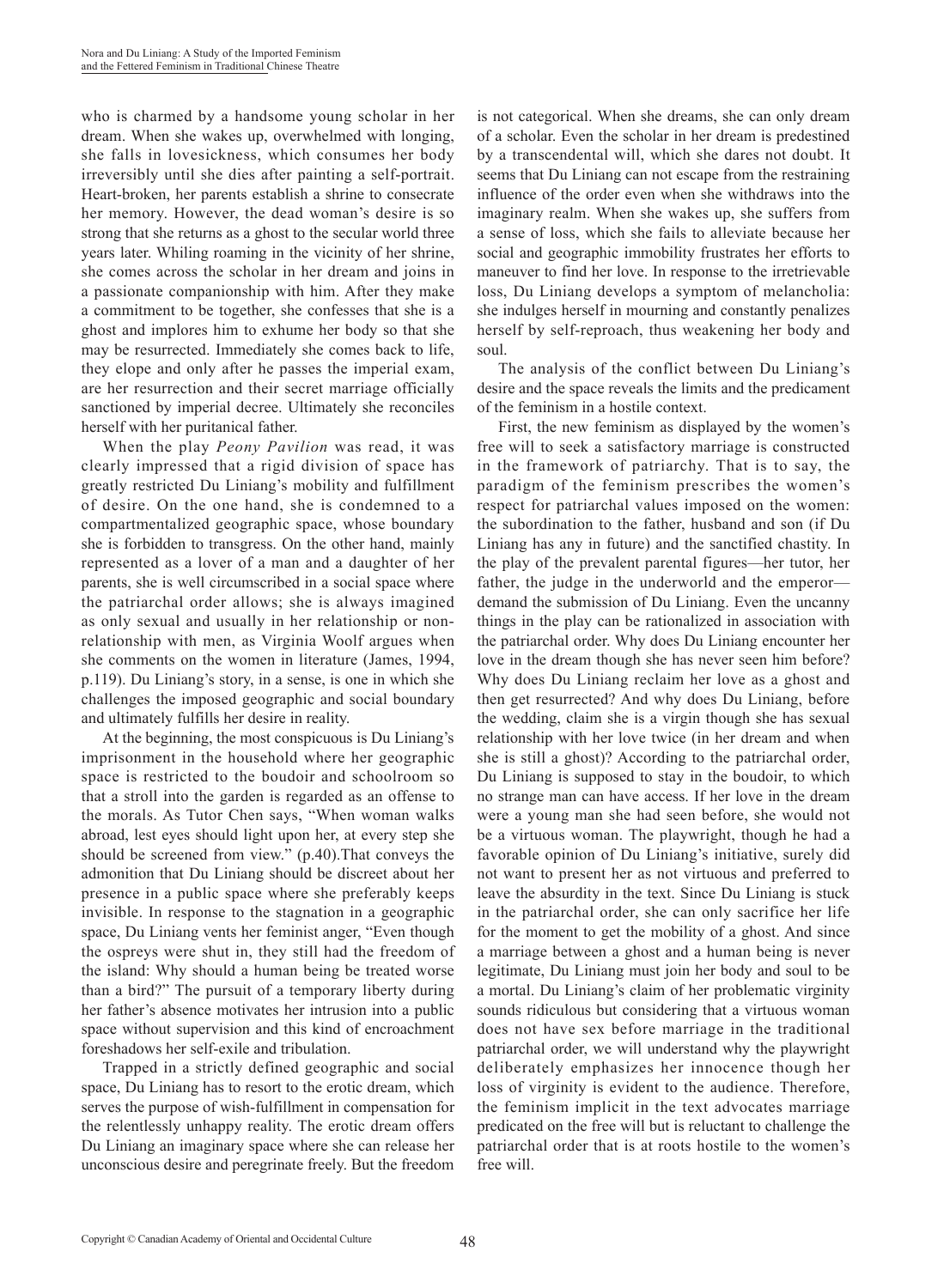Second, the heroine is haunted by the family myth though she has a feminist tendency for sexual liberty. Family is an ingrained theme in the ancient Chinese society as we can see in the large and small social domains. The empire is conceived of as a big family where the subjects are the children and the emperor is the father. The local county is likewise considered as a family with the county official as the protecting father with the highest authority within. The women are domestic creatures denied any access to social ambitions. Their main responsibility is mainly defined as "helping the husband and teaching the children". There is little possibility that woman can live a decent independent living. Even prostitutes, the social women, are subject to the institutional hierarchy of brothel and confined to the inner space. In the play Du Liniang's pursuit is never to be a professional woman but a housewife in the household of an ideal husband. This kind of family myth is actually perpetuated in ancient literature, which Du Liniang is versed in and that is why she can not escape from the influence of the myth of the beautiful boudoir lady marrying a young talented scholar. The moment she breaks away from her family, she is degraded from a human being to a ghost. Only by being accepted into the family again, can she reaffirm her humanity and womanhood. The close link of the woman and family is still what Du Liniang's feminism can not overcome because any attempt to isolate the women from their family will jeopardize their identity from the Chinese perspective.

Last, Du Liniang as a feminist can not serve as a positive model the female audience can imitate. In *Shared Dreams: the Story of the Wives ' Commentary on the Peony Pavilion,* Zeitlin observes, the problem with explanations that stress only a positive, vicarious identification with the fulfillment of Du Liniang's desires is that in almost every story about women's response to the play, the result is untimely death. Why should a play, a romantic comedy at that, which celebrates the triumph of life over death and the triumph of love over social constraints, induces such a response? It is as though a dark, alternative ending repressed in the play was being compulsively acted out in the imagined lives of its readers. The recurrent cultural myths about the deaths of the readers, commentators, and actresses who come in contact with *The peony Pavilion* point to an infectious danger emanating from the play—the allure of women dying young and the exquisite pleasure and pain produced in contemplating the deaths. The ultimate proof of the affective power of the play became its ability to trigger a fatal response in women, while to be moved by the pathos these deaths evoked became the true mark of a refined sensibility (male or female) (p.130).

Why is the female audience's response to Du Liniang's pursuit of domestic happiness melancholic? Her attempt to fulfill her desire is truly desperate considering her

self-sacrifice of her mortal life. For the readers, the play should stop abruptly when she dies if this is a realistic play. Everything that happens after she dies in the play is actually a fantasy. The death and the inaccessibility to her love is the "dark and alternative ending repressed in the play", which the readers easily recognize. Although this is a comedy in terms of its happy ending, yet it is a tragedy in terms of the desperate feminism. The female readers in Du Liniang's situation fail to see a feasible, happy prospect in reality.

### **2. A COMPARISON OF FEMINISMS BETWEEN A DOLL'S HOUSE AND THE PEONY PAVILION**

Ibsen's A Doll's House is a play about a woman's enlightenment of her subordinate role in a family, which she ultimately breaks away from. In this play as Nora tries desperately to hide the fact that she has committed forgery for her husband's sake, it gradually occurs to her that her husband Torvald has her as something to dominate over and manipulate: He bases his pleasure on treating her as a pet. His fury at the possibility of being labeled as uxorious betrays his cowardice and his motivation of having Nora as something weaker to bully. And he places his honor above the love in sharp contrast with Nora's sacrifice of honor for love. Shocked and disillusioned, Nora deserts her family in order to reclaim her humanity.

If we compare A Doll's House with the Peony Pavilion in aspects of feminism, we will find:

First, quite different from Du Liniang in the Peony Pavilion, what the heroine Nora deals with is not the patriarchy but the dictatorship of the husband. The Peony Pavilion reflects a patriarchic order which reduces women to imprisonment and allows women no freedom to choose their own grooms. The suffocating immobility is the playwright's biggest concern such that he imagined another supernatural world where Du Liniang may transcend the mundane limits. However, Du Liniang never has the illuminated idea of her own situation and her action is mainly motivated by her desire for an ideal partner. If Du Liniang is an innocent girl who yearns for her own ideal husband, Nora is a married woman who previously takes delight in her self-delusion and the imposed innocence of being a housewife and then becomes sober of her deplorable role of being no better than a prostitute. A Doll's House betrays the vulnerability of the modern masculinity, whose seeming potency is predicated on the subordination and the dehumanization of women. As a matter of fact, the imposed inferiority of women is ubiquitous not only in A Doll's House. Even in the Peony Pavilion Du Liniang's father deplores over Du Liniang's being a woman who can not perpetuate the family's academic heritage. Somehow, the Peony Pavilion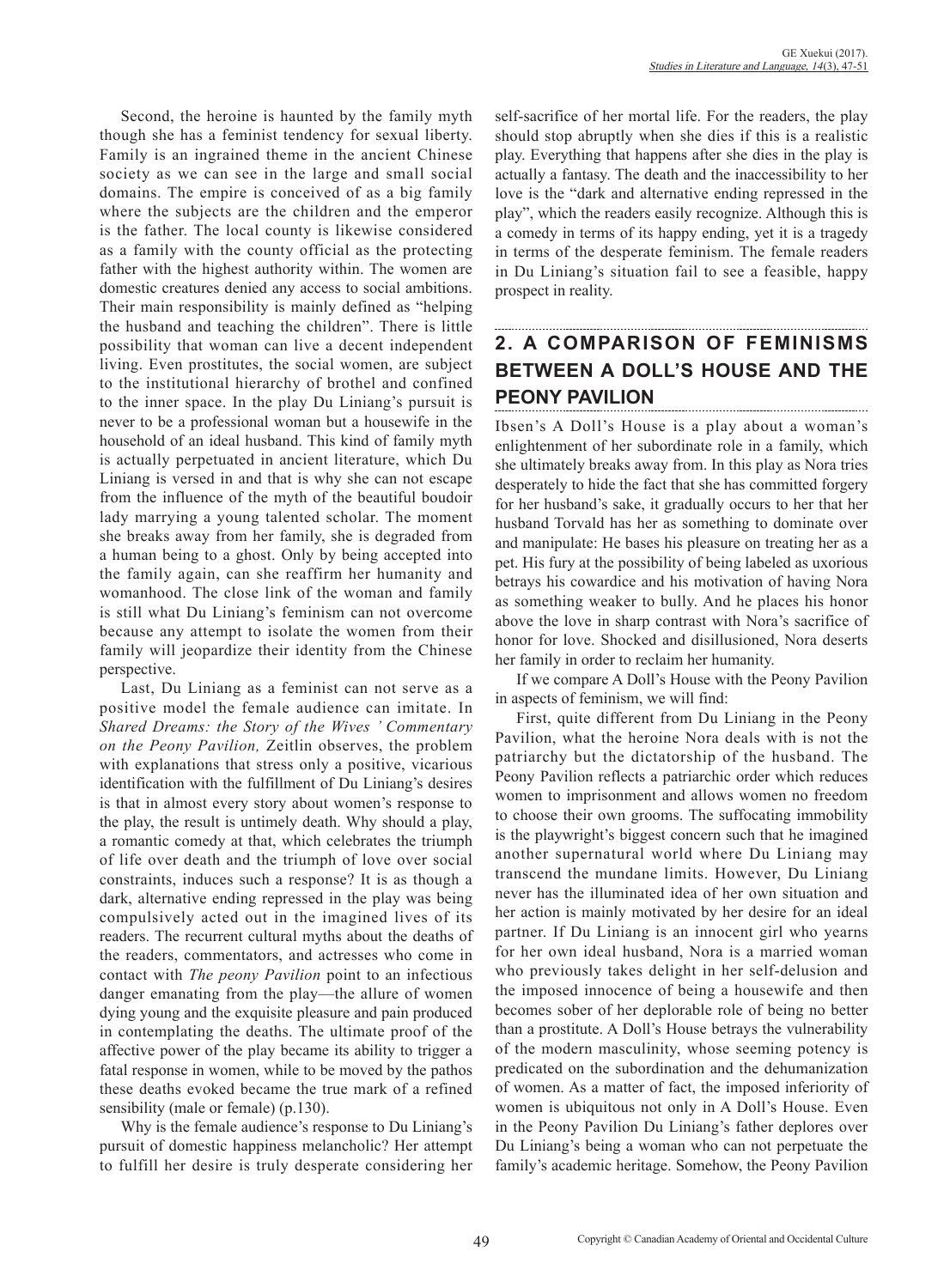emphasizes women's reaction to the patriarchic order that prohibits women's sexual liberty without questioning gender inequality while A Doll's House does women's claim for gender equality and humanity.

Second, in the Peony Pavilion the inveterate family myth is so omnipotent that the supposed holiness of family and marriage is never challenged. What Du Liniang desires is the marriage with her love and the establishment of her family. Though her temporary transgression of the family boundary is almost penalized with perpetual banishment, Du Liniang persistently struggles her way back into her old family since her marriage must be authorized by the patriarch of the family from which she is originated. The play ends up with her father's authorization of her marriage, taking it for granted that Du Liniang and her husband will lead a happy life ever. By contrast, Nora lacks no family of her own as we can see at the beginning of the play she exults in the family life. It is the disclosing of the essential inequality of couple relationship that shatters the mask of family bliss. The demystification of the family life, in ally with her ignorance of her victimization to the whole social superstructure including ethics, laws and religion, prompts her to plunge headlong into the feckless self-exile. There exists a big discrepancy between Du Liniang's home leaving and Nora's: The former is to pursue and perpetuate the family myth but the latter is a result of Nora's enlightened individualism against the exploitation of men over women in the marriage.

Last, Du Liniang' society denies her any social mobility or financial capability. It is impossible that she can make an independent living outside the family system. Besides her family role, what she can choose it to be either a nun (an ascetic) or a prostitute (a sexual slave). Nora at least has more choices than that: she might find a social employment like her friend Mrs. Linde or become a servant like Anne-Marie. Evidently Du Liniang would pay a higher price for her feministic behavior than Nora.

# **3. REASONS ON NORA'S SENSATIONAL INTRODUCTION TO CHINA AT THE TURN OF 20TH CENTURY**

Since Nora is quite different from a traditional Chinese woman such as Du Liniang, why the introduction of her is sensational in a transitional period when the traditional influence was still holding the ground?

According to Hu Ying, the turn of the twentieth century is "a period of crisis—a crisis of the nation, of race and of national and racial identity" (p.4). For the new Chinese intellectuals, "the configuration of women is thus closely bound up with a viable cultural, racial and national identity" the anxiety of modernity." (p.4) It seems that the traditional woman associated with the old order is blamed for its weakening the nation and an urgent need for reshaping the woman is put on the national agenda. Since the intellectuals, whether they were aware of a hidden tradition of Chinese feminism, are more willing to turn to western femininity for hope and inspiration, Nora, an incarnation of revolutionary womanhood, was introduced to China to meet such intellectual needs.

Kwok-Kan Tam, the guru of Ibsen studies in China, writes on the context of the introduction of Nora and the proliferation of Nora's theme in Chinese literature.

During the intellectual ferment of the May Fourth period, the emancipation of women became the most sensitive and all-embracing issue in the struggle for individual freedom. As the most oppressed group in traditional society, women in China had a low status under the authority of religion, father and husband. The suicides in 1919 of Chao Wu-Chen and Li Ch'ao, two examples of traditional women, as a result of family oppression in the form of arranged marriage and denial of education aroused a nationwide outrage among the intellectuals. Reflecting the urgency of the need to educate the Chinese women, many influential journals devoted special issues to the discussion of the limitation of the world women lived in. In addition, more than ten magazines were especially dedicated to creating a new consciousness among Chinese women. The most famous of these were the Women's Bell, the Women's Magazine and Female Review in which there were articles concerning the evils of foot binding and inequality between the sexes. It was in the midst of this ferment that Nora came to the knowledge of the Chinese as an image of the new woman. The qualities of individualism embodied in her character represented to the Chinese youth a new morality (p.219).

Therefore, the wish to reinvigorate the nationhood and the rise of individualism contributes to the popularity of the Nora theme. It is well worth noticing that the borrowing of Nora's feminism is really a transplanting without the consideration of the social background where Nora was created. First of all, A Doll's House was translated from English instead of Norwegian and there may be much more lost in translation. Second, the audience generally had no knowledge of what Norway's situation was and the reception of Nora is often combined with their own background and social concern. By consequence, what appealed to the audience is not what the text conveys about the playwright's serious reflection on the women's situation but Nora's heroism itself. The Chinese women at that time needed a model to emulate and a pioneer to offer encouragement. While the traditional feministic womanhood as typified by Du Liniang could not set a feasible example, they shifted their attention to a foreign heroine with strong determination and quick action. Once Nora is equated with the new Chinese womanhood and her alien identity is deprived, she is used as a feministic symbol to provoke the repressed women into an impetuous reaction to social inequality.